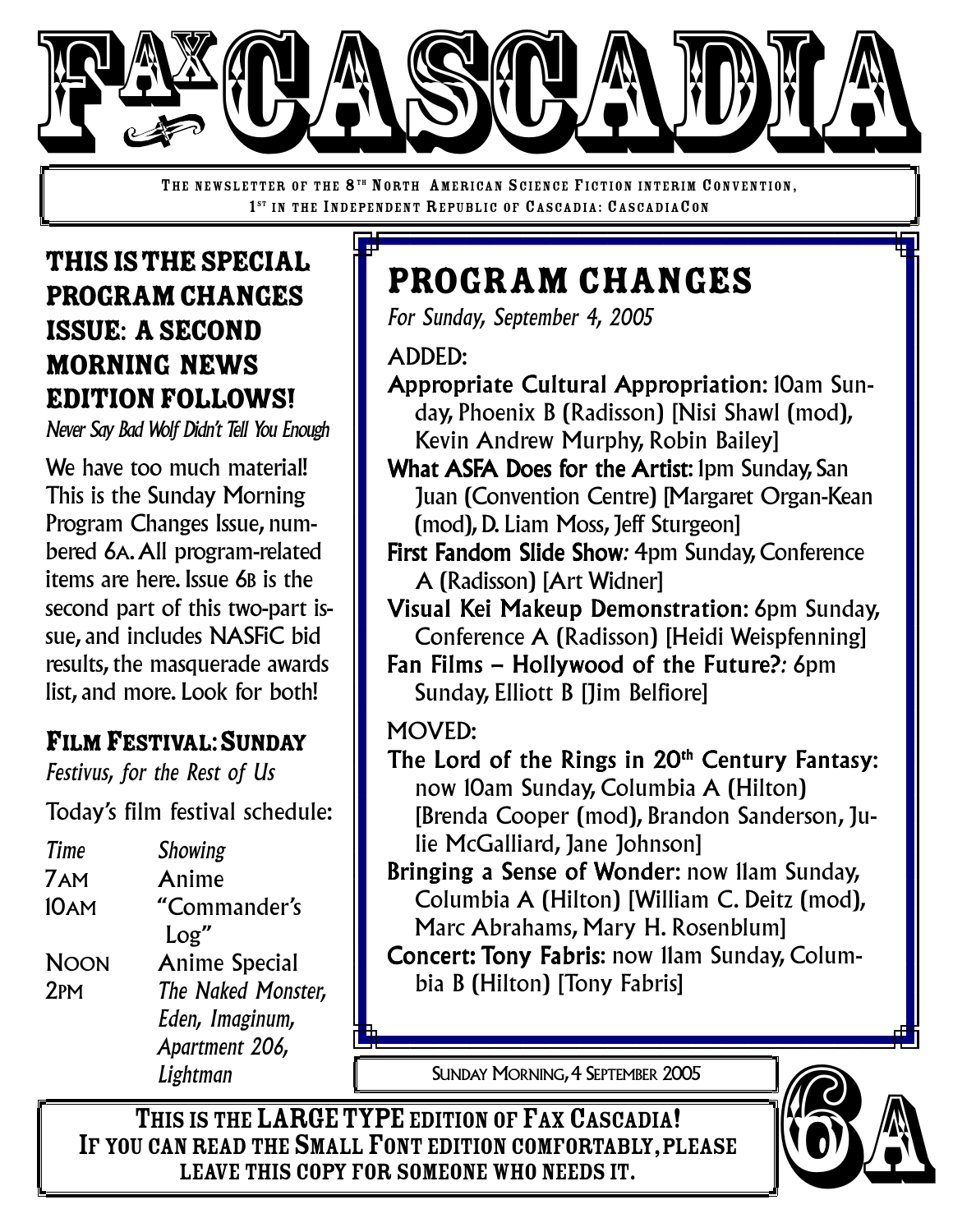From the Somme to the Pelannor Field: now Noon Sunday, Conference A (Radisson) [Jane Johnson (mod), Guy Letourneau, David Nasset] Concert: Anne Prather: now 3pm Sunday, Columbia A (Hilton) [Anne Prather] Should We Clone Jesus? What About Lincoln?: now 3pm Sunday, Chaps (Radisson) [Forrest Bishop (mod), Marilyn Holt,Andrew Nisbet III] International Aspects of the Space Elevator: now 4pm Sunday, Chaps (Radisson) [Alex Fronzke (mod), Nyein Aung, Michael Couleur] BAHLEETED: Reading: Yasmine Galenom (was 11:30am Sunday) Special Guest Hour: Harry Harrison (was Noon Sunday) Reading: Mark Anthony Brennan (was 12:30pm Sunday) PANELIST CHANGES – program and current panelists: How can Teachers Use SF&F in the Classroom?, 10AM Sunday: Anne Prather (mod), Daniel M. Kimmel, Spring Schoenhuth, Terry Boren Awards: Too Many or Not Enough?, 10AM Sunday: Kevin Standlee (mod), Marilyn Holt, Helen Gbala Living on the Moon and Mars, 10AM Sunday: Ted Butler (mod), James P. Killus, Tanya Harrison Kaffeeklatsch, 10AM Sunday: Louise Marley, Robin Bailey Writers and Illustrators of the Future Contests and 21<sup>st</sup> Annual Awards, 10AM Sunday: Jay Lake (mod), Dean Wesley Smith, Ken Scholes, Eric James Stone Pitching Your Novel Face to Face, 11AM Sunday: Christina York (mod), Susan Matthews, Steve Mancino Good Dragons and Bad, 11AM Sunday: Sara A. Mueller (mod), Sue Krinard, Amy Bradley The Joy of the Short Story, IIAM Sunday: Lee Martindale (mod), John G. Hemry, Jay Lake, Richard A. Lovett, Gardner Dozois Reading, 11AM Sunday: Jim Musselwhite Kaffeeklatsch, 11AM Sunday: Ellen Guon Jam in the Key of C, 11AM Sunday: Roberta Rogow, Heather Alexander Bringing a Sense of Wonder: 11am Sunday, Columbia A: William C. Deitz (mod), Marc Abrahams, Mary H. Rosenblum Where's the SF YA?, 11AM Sunday: Cary A. Conder (mod), Louise Owen,Ted Pedersen, Tom Whitmore From the Somme to the Pelannor Field, NOON Sunday: Guy Letourneau, David Nasset Mind Control in SF, NOON Sunday: Lawrence M. Schoen (mod), Sheila Finch, Nina Munteanu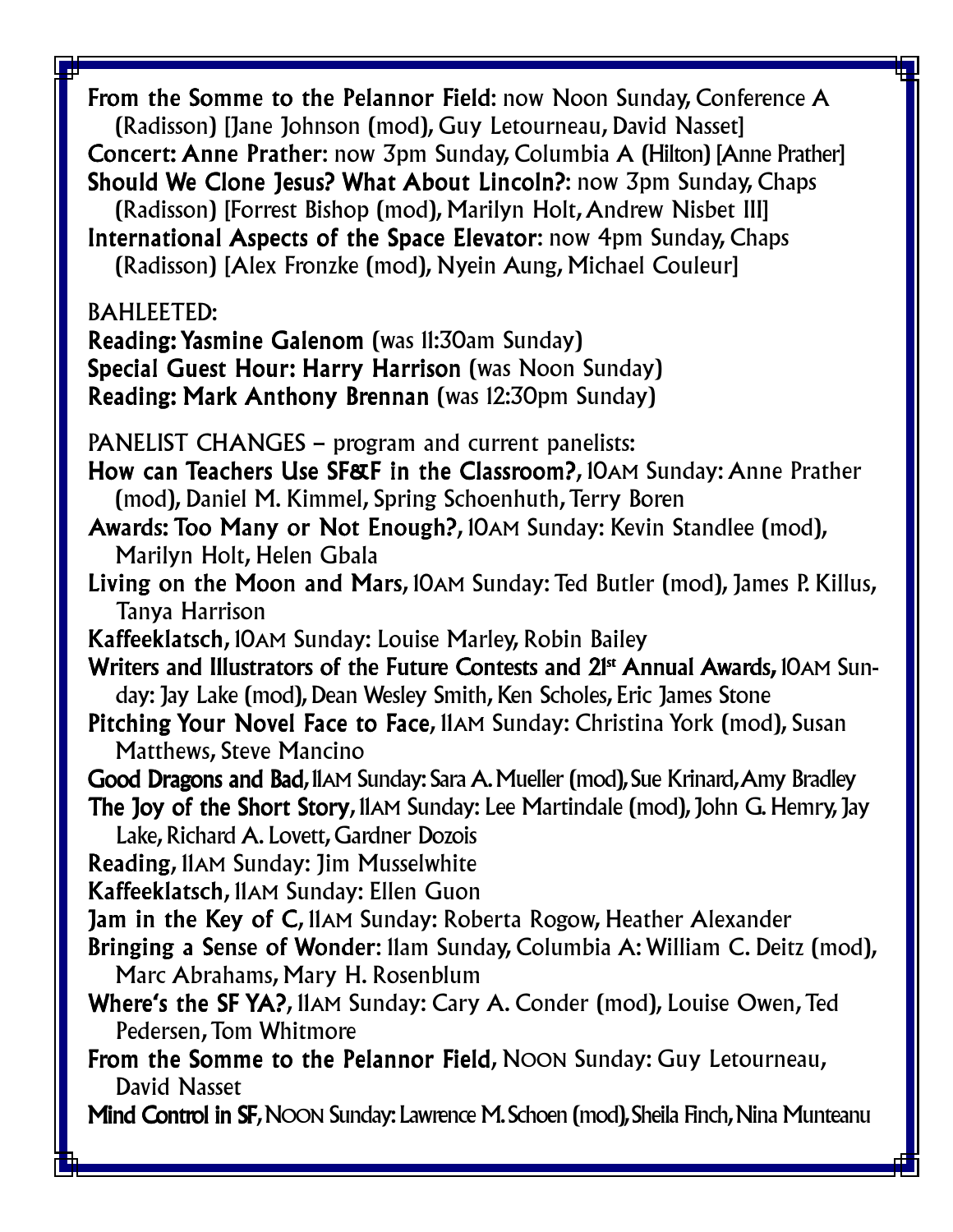Kaffeeklatsch, NOON Sunday: William C. Deitz, James Van Pelt

- Building Mythical Creatures, NOON Sunday: Mark J. Ferrari (mod), Julia Mandala, Kij Johnson, Julie McGalliard
- Autographs, 1PM Sunday: Cary A. Conder, Kay Kenyon, C. J. Cherryh

Genre Games, 1PM Sunday: Karawynn Long (mod), Matt Ruff, Jo Beverly

Get Them Hooked Early, IPM Sunday: Amy Bradley (mod), Christina York, Ted Pedersen

- Nanotech vs. Fantasy: Will the Future Look More Like Tolkein than Heinlein?, 1PM Sunday: Forrest Bishop (mod), Howard Davidson, Marilyn Holt
- No, Really, That Makes Sense, 1PM Sunday: L. Pierce Ludke (mod), John G. Hemry, Susan Matthews, Eric Penz
- What ASFA Does for the Artist, 1pm Sunday: Margaret Organ-Kean (mod), D. Liam Moss, Jeff Sturgeon

Autographs, 2PM Sunday: John Pelan, Dave Smeds, Howard Hendrix Fundamentals of Fantasy Literature, 2PM Sunday: Amy Thomson (mod), Mark J. Ferrari Harmony Workshop, 2PM Sunday: Arlene "Callie" Hills, Heather Alexander, Cecilia Eng Kaffeeklatsch, 2PM Sunday: Rebecca Neason

- To Market, To Market: Where To Sell a Book, 2PM Sunday: Deborah Ross (mod), Nisi Shawl, Steve Mancino
- Are Two Heads Better? Collaboration in Writing, 3PM Sunday: Ellen Guon (mod), Jacqueline Lichtenberg, Julia Mandala, Harold Gross
- Kaffeeklatsch, 3PM Sunday: Lynda Williams, Raven Mimura
- Detectives and Criminals in Fantasy and Science Fiction, 3PM Sunday: John G. Hemry,Thomas P. Hopp, Fox Cutter, Kathleen Richardson

If I Ran *Star Trek*, 4PM Sunday: Daniel M. Kimmel (mod), Sue Krinard, Kevin Andrew

- Will Viruses Rule the Earth?, 5PM Sunday: Thomas P. Hopp (mod), Dave Howell, David Nasset
- Characters are People Too, 5PM Sunday: Louise Marley (mod), Kevin Radthorne, Jane Johnson
- Love Among the Stars, 5PM Sunday: Sue Krinard (mod), Jane Fancher, Kay Kenyon, Christina York, Mary Jo Putney
- Millions for Special Effects Not One Cent for Writers, 5PM Sunday: Jim Young (mod), L. Pierce Ludke, Craig Bowlsby

Magic Realism in Film, 5PM Sunday: Bruce Taylor (mod), Mimi Noyes

21st Century Snake Oil – Junk Science and Infomercials, 6PM Sunday: Miki Garrison (mod),Ctein,Julie McGalliard,Greg Paddock

**Sex in SF, 7PM Sunday: James P. Killus (mod), Robert James, Donna McMahon, Jane Fancher** Living with your Spirit Totem, 7PM Sunday: Dennis "Cat"Avner (mod), Bethany Allen, Tess Calhoun